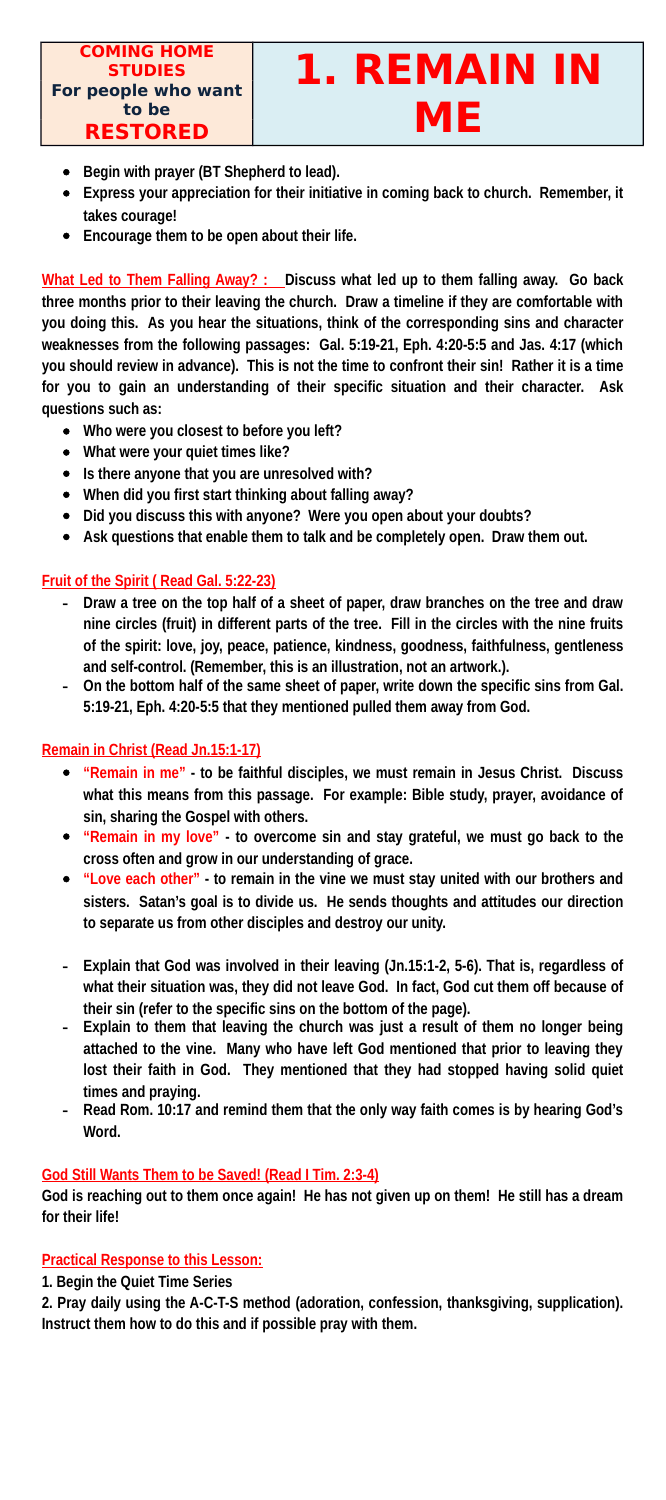**COMING HOME STUDIES For people who want RESTORED**



### **I. Who Needs Repentance?**

#### **a. Luke 13:1-5**

**1. Everyone must repent**

**2. The alternative to repentance is perishing**

#### **b. Acts 26:20-21**

**1. Repentance = change of heart/ mind. It is a decision**

**2. Repentance literally means "to turn around, go a different direction."**

**3. Repentance is followed by deeds – your life reflects the change**

**4. Can be done in an instant, but the effects last a lifetime.**

**5. Preaching the biblical message of repentance creates a backlash. (Some do not want to change and do not appreciate being confronted!)**

#### **II. Personal Sharing – 2 Peter 2:20-22, Col 3:1-5**

**a. Sin entangles and overcomes us. These are hard words that we must accept!**

**b. As in the Light and Darkness study, the leader should begin by opening up his life, sharing his main temptations and sins (as a disciple). Then the other person can share. Get Specific. c. Discuss Mark 7:20-21 and the sins of the heart, such as**

**bitterness, resentment, and lack of forgiveness.**

#### **III. What Is Worldly Sorrow? / Godly Sorrow? 2 Corinthians 7:8-11**

**a. Worldly Sorrow – We're sorry we got caught, or that we have suffered. We are emotional, not because of what we did to Jesus, but because of the consequences.**

**b. Godly Sorrow – Look at what it produces:**

- **Earnestness sincerity and seriousness "I will change."**
- **Eagerness characterized by a desire to get together, study, etc.**
- **Indignation anger toward Satan, personal weakness, etc.**
- **Alarm we cannot be nonchalant about our sin**
- **Longing (affection) characterized by an appreciation of the people that brought conviction into our lives**
- **Readiness to see justice done a willingness to face the**

**consequences of our sin.**

**c. Are you prepared to repent (of the specific sins from point II)?**

#### **IV. What Are The Results of Repentance? Acts 3:19-20**

- **a. Reconciliation with God**
- **b. Refreshing from God**
- **c. Restoration of Christian Relationships**

#### **Assignments:**

- **a. Write up your sin list from the following verses: Mark 7:20-**
- **23, Romans 1:18-32, 1 Cor 6:9-11, Ephesians 4:17 5:6, Col**
- **3:1-5, 2 Tim 3:1-5, Rev 21:8**
- **b. Prayerfully consider your specific repentance.**
- **c. Re-read the Medical Account of the crucifixion.**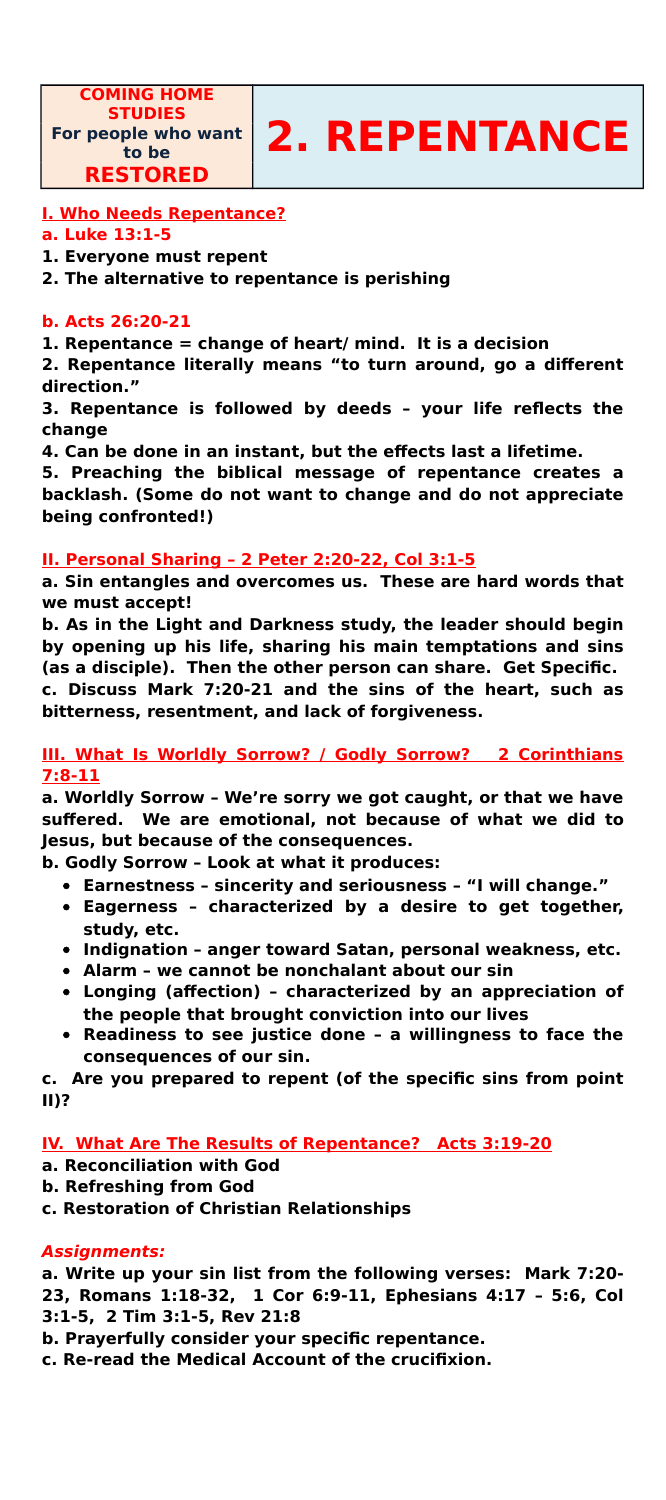# **STUDIES 3. REMEMBER YOUR FIRST LOVE**

**COMING HOME For people who want to be RESTORED**

**Pre-Lesson Assignment: Read Medical Account**

# **1. Rev 2:1-5**

**What did the Ephesian disciples do well?**

- **worked hard / persevered endured hardship / Intolerant of sin. What did they lack?**
- **Heart motivation they stopped loving God with their whole heart. We want to talk about your walk with God, how it was at the beginning, and help you remember your first love.**
- **Question: How did you feel when you first got baptized?**

# **2. Mark 4:1-20**

**What happens in our lives to make us forget? (what follows are the biblical issues. As the teacher, you need to identify which things specifically happened in their lives to choke out the word)**

- **Shallow convictions not allowing the Word to take root. Why does this happen? (not in the Word each day, not being open about temptation, etc)**
- **The Worries of this life what are they in your life?** 
	- **a. Difficult relationships**
	- **b. Discouragement**

 **c. Life challenges: school, career, marriage, kids, debt...)**

- **The deceitfulness of wealth why is it hard for the rich to enter the kingdom? Because money makes people arrogant, thinking they are better / smarter / more clever than others. This is what happened to the disciples in Laodicea. Rev 3:14-17**
- **The desire for other things What are things that typically**

**drag people away from God?**

 **a. The love of money – discussed above**

 **b. The desire for sensual fulfillment – alcohol, drugs, sex, the club scene**

 **c. The desire for a relationship – compromising by pursuing a relationship with a non-Christian.** 

# **3. Rev 3:5**

**How do we get back our first love?**

- **Remember (redo sin list, consider forgiveness, positive relationships, peace)**
- **Repent (turn from overt, blatant sin)**
- **Do the things you did at first**
	- **a. Read the Bible daily keep a spiritual journal**
	- **b. Pray daily (help them write up a list)**
	- **c. Share your faith daily (Philemon 6)**
	- **d. Attend all the services**
	- **e. Resolve any ongoing conflicts quickly!**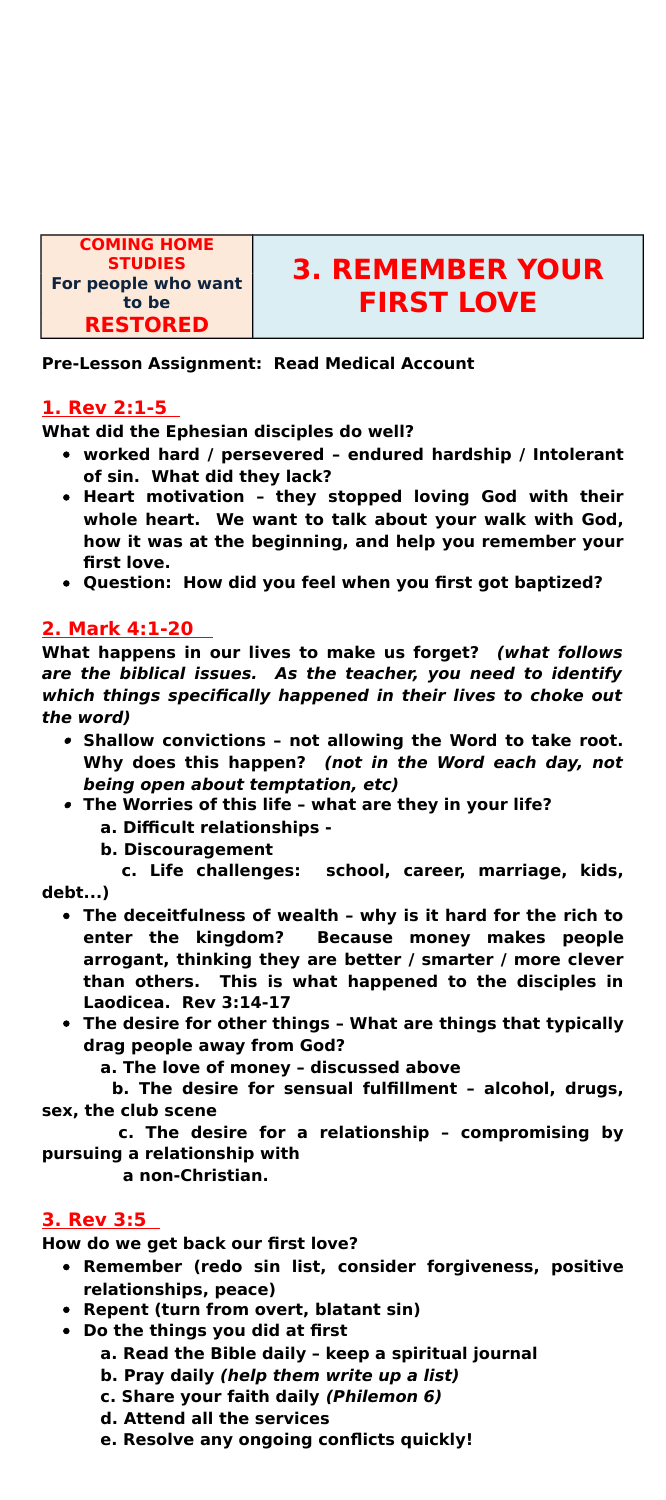#### **Assignments:**

- **a. Read 1 & 2 Peter, record your observations.**
- **b. Share your faith at least once daily.**
- **c. Pray with someone in your Bible Talk daily.**





#### **Intro: Ephesians 2:11-22**

- **Vs 11-12 Where we were before baptism Separate from Christ, excluded from citizenship (not a part of God's people), without hope, without God.**
- **Vs 14-22 Now:** 
	- **1. We are brought near we have access to the Father**
	- **2. Fellow citizens with God's people God's nation**
	- **3. Members of God's household God's family**

**4. The dwelling in which God lives by his Spirit – God's temple**

**5. One nation – One family – One temple – One Church**

# **I. Attitudes and Foundations of Unity - Ephesians 4:1-16**

#### **A. Attitudes**

- **1. Humility how do you respond when challenged?**
- **2. Effort in your prior experience, did you make every effort**
- **to promote unity in your zone, your BT, etc.?**

#### **B. Foundations**

**The seven standards of unity**

**1. One body – the church. There are not thousands, hundreds, or even tens. There is but one.**

**2. One Spirit – The Holy Spirit. He indwells true disciples, he creates faith in an unbelieving world, he convicts us and the world in regard to sin, righteousness, and judgment.**

**3. One Hope – that Jesus will one day return. All wrongs will be made right, there will be a final judgment, and those who have lived by God's truth will receive the inheritance prepared for us since the creation of the world.**

**4. One Lord – Jesus, king of kings and Lord of Lords. He is Lord of everything, or Lord of nothing at all.**

**5. One Faith – Faith that Jesus is the one and only Son of God, that he died for our sins, was buried and raised on the third day.**

**6. One baptism – baptism into Christ as a true disciple for the forgiveness of sins.**

**7. One God and Father of us all.**

#### **II. Causes of Disunity**

**A. False prophets. Jesus told us to watch out! Matt 7:15-16** 

- **B. False teachings: 1 Tim 4:1-3**
- **1. Abstinence from marriage the priesthood (Catholic)**
- **2. Abstinence from certain foods**
- **3. Original Sin and Infant baptism**
	- **a. Became church doctrine in 542 a.d.**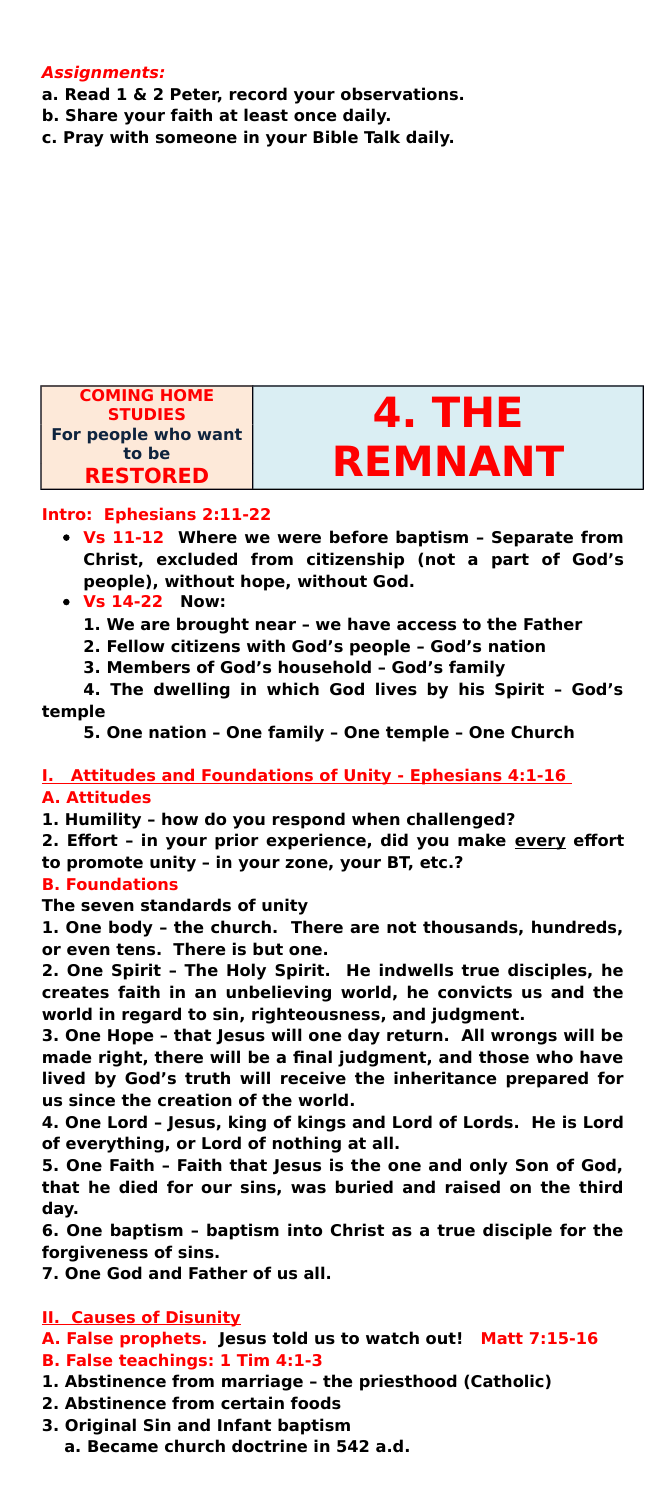**b. Practiced by Catholics, Episcopals, Presbyterians, Methodists, Lutherans, disqualifying them from the "One Church"**

**4. Praying Jesus into your heart (or accepting Christ)** 

 **a. became an official doctrine of the church until the mid-1800s, almost 2000 years after the resurrection!**

 **b. Practiced by Baptists, Methodists, some Pentecostals, Community Churches (Saddleback, Mariners, etc), and 'parachurch' organizations such as Campus Crusade for Christ. Again, if they reject the "one baptism" of Ephesians 4.4, they are not in the one Church.** 

#### **III. Rom 12:1-8 - How Can I Promote Unity In The Body?**

- **a. Attitude Offer your body as a living sacrifice**
- **b. Attitude Each member belongs to all the others**
- **c. Action: Discover and exercise your gift**
- **1. Prophecying (preaching)**

**2. Serving – many opportunities (Deacons in charge of Kid's Kingdom, Ushering, Parking, Building Maintenance, etc);** 

- **3. Teaching becoming a Bible Talk Leader**
- **4. Encouraging everyone needs to encourage**

**5. Contributing – everyone gives at least the tithe; some are blessed more than others and can give much more.**

- **6. Leadership becoming a Zone Leader**
- **7. Showing Mercy**

#### **Conclusion:**

**Do you believe in the One Church? Do you have any misgivings about what we believe or teach on the subject?**

#### **Assignments:**

**1. Restudy the Church Study from 1st Principles**

**2. Read Revolution through Restoration, parts one and two**

**3. Write down any questions you have. Will be discussed next session.**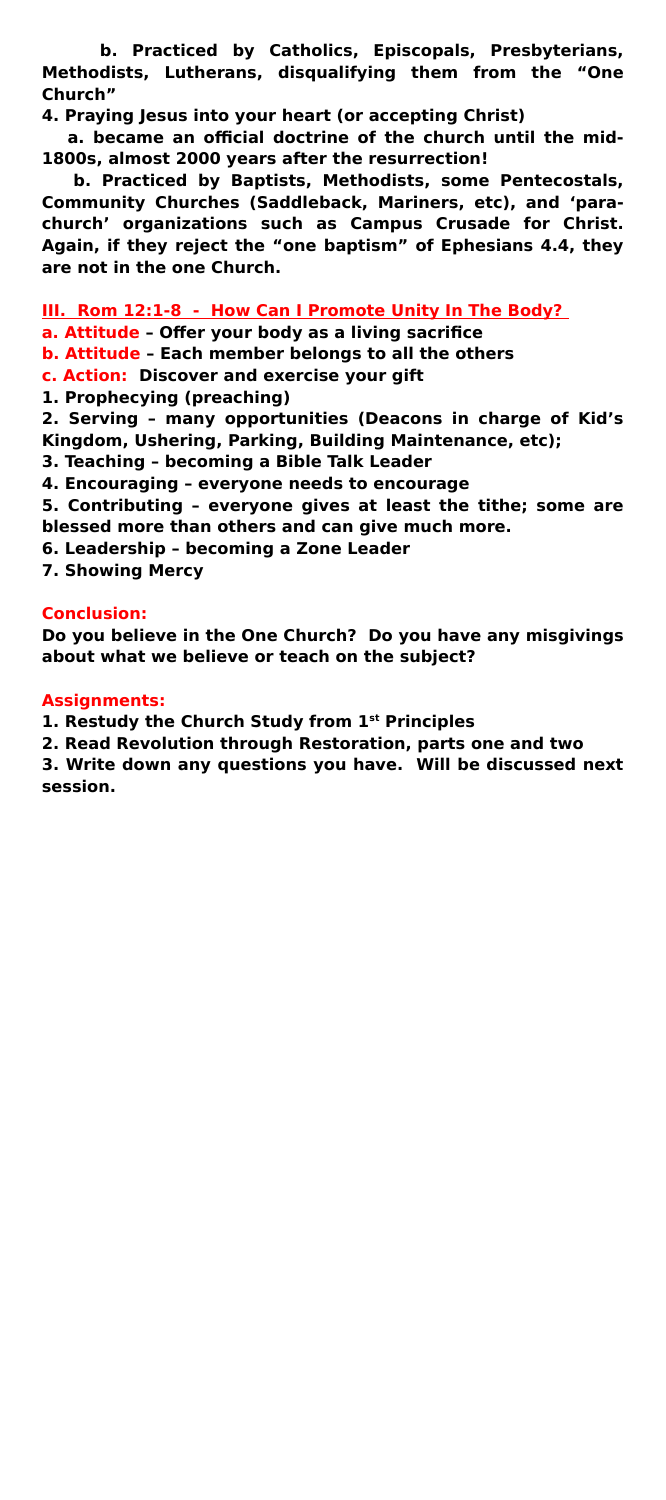

**I. Your Joy: Relationships within the Church**

**a. John 13:34-35 - What is the standard that Jesus sets for our relationships?**

**b. 1 Thess 2:17-19 - Describe Paul's relationships: When you were previously involved in the church, in what ways were your relationships either like his or unlike his? Why?**

**c. Discuss prior relationship problems. Is there anyone in the church that you are not completely resolved with? (any relationship problem needs to be completely resolved before restoration). To what degree were the following sins involved in past relationship problems:**

**1. Pride? Proverbs 13:10**

**2. Resentment? (Often comes up when the person is confronted regarding his / her sin)**

#### **Elements in Great Relationships**

**1. Heb 3:12-14 - Daily Contact. Discuss how to make that happen.**

**2. James 5:16 - Openness and confession**

**3. Eph 6:18 – Daily prayer for one another**

**4. Col 1:28-29 - What should be your goal in your relationships?**

**5. Are you willing to strive to do these things in your Christian relationships?**

#### **II. Your Purpose: Relationships outside the Church**

**How many friends do you have outside of the church?**

**a. How Jesus reached out:**

**1. Cold Contact – John 4:4-10 What did Jesus overcome to have this conversation? (fatigue, contemporary prejudices)**

**2. Relationships - Luke 19:5-10 - Jesus invited himself over to Zacchaeus' home. They had a relationship.** 

**3. Attitude: Matt 9:35-38 – How did Jesus feel about the people he was reaching out to?**

#### **b. Specific Commands of the Bible:**